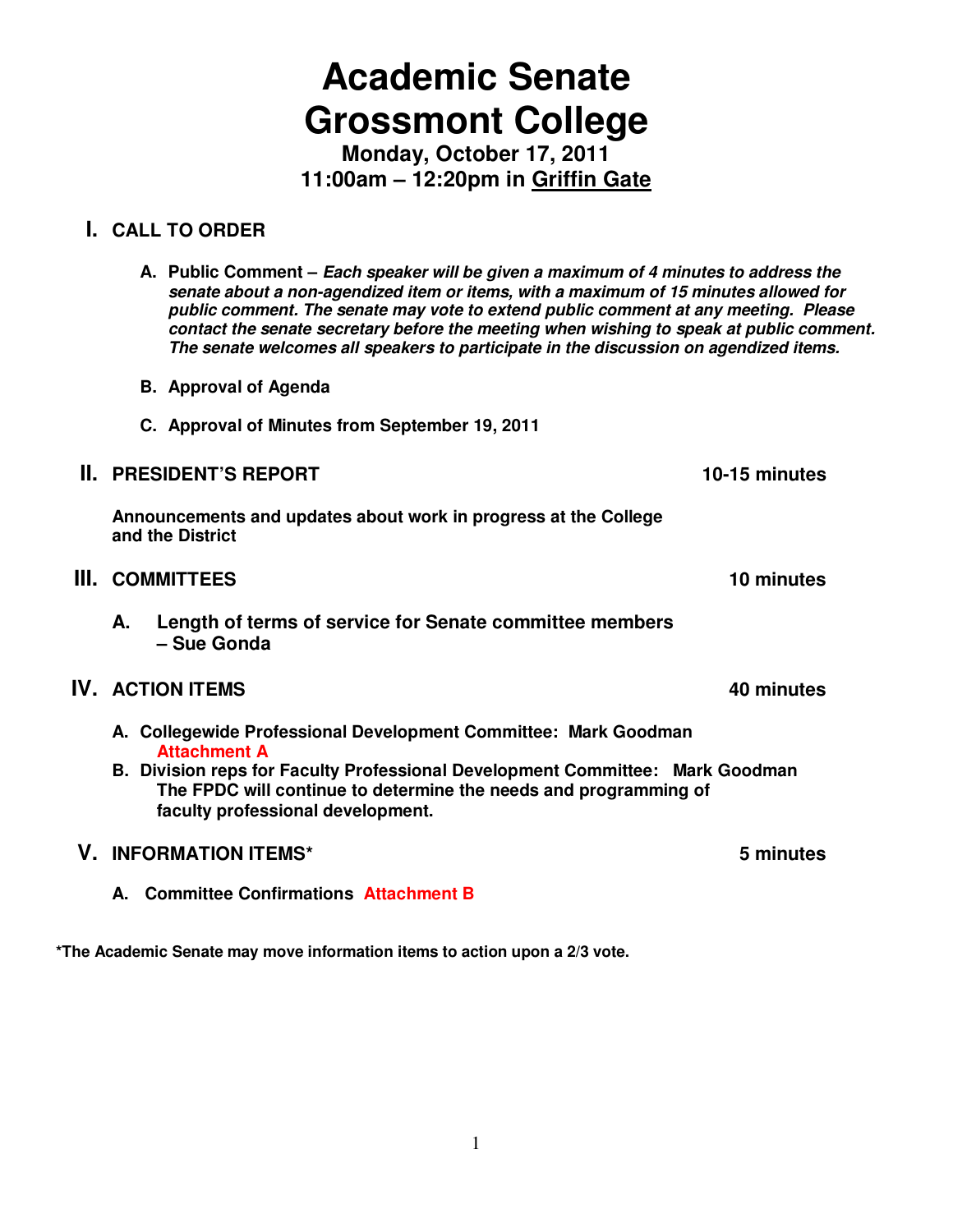#### **Attachment A (10/17/2011)**

#### **Professional Development Discussions Spring 2011**

The College-wide Professional Development Committee was augmented with additional taskforce members. The members represented faculty, staff and administrators involved in the Council of Chairs, CATL, Faculty Professional Development, SLOs, Instruction, and Classified Senate.

The team identified institutions across the nation that had year-round, exceptional professional development available on campus to employees. The group identified 25 colleges in CA and across the nation to initially review website information and subsequently with follow-up telephone interviews and sharing of resources. The team identified best practices in: Structure, offerings, annual calendar of events, incentives, automated registration and reporting, governance and the like. The team then made specific recommendations based upon discussions of the group, with the faculty professional development committee, academic senate President and classified staff Vice President.

The following recommendations were agreed upon:

- 1. The Collegewide Professional Development Committee (CWPD) will continue to support, develop and provide activities and events that fulfill the development needs of all constituent groups. CWPDC relies on each constituent group to determine their needs and programming.
- 2. The Faculty Professional Development (FPD) Group will continue to plan and provide for faculty professional development opportunities in collaboration with the CWPD committee.
- 3. The Academic Senate will discuss aligning the FPD committee with other senate committees in appointing membership based on divisional representation. These divisional reps will participate in the CWPD committee as faculty members to strengthen and more closely align the work of these two committees. This will also enable the processing of paperwork to the state in a manner that is compliant with state guidelines.
- 4. The CWPD committee will discuss increasing classified staff membership on the committee by one additional member so as to align representation with the three structural areas of the college. The position of supervisor will be reduced to one rather than two. The administrative members of the committee will have a strong understanding of and advocacy for professional development for all constituent groups including administrators.
- 5. The CWPD committee will allocate resources such that all constituent groups may have opportunities for robust professional development. The faculty allocation for flex week will be based upon a review of the four year history of spending on flex week (2007-2011). That review revealed the highest amount spent on Flex week to date was \$5600. FPDC are encouraged to use this entire amount for flex week, however, they may use any leftover funds for other professional development, consistent with college/district policies and in communication with appropriate administrators. Based upon funding availability and need, access to additional funds for each constituent group may be available through CWPD.
- 6. Each constituent group will develop a work group/committee that will advance the needs of that constituent group in concert with the CWPD committee. The CWPD relies on each constituent group to determine the needs and programming for their professional development.
- 7. During these challenging economic times, pilot a new position to coordinate the wide array of professional development offerings will be filled by a faculty member on full release. The coordinator will be assisted by an administrative assistant to facilitate the logistics. The coordinator will be a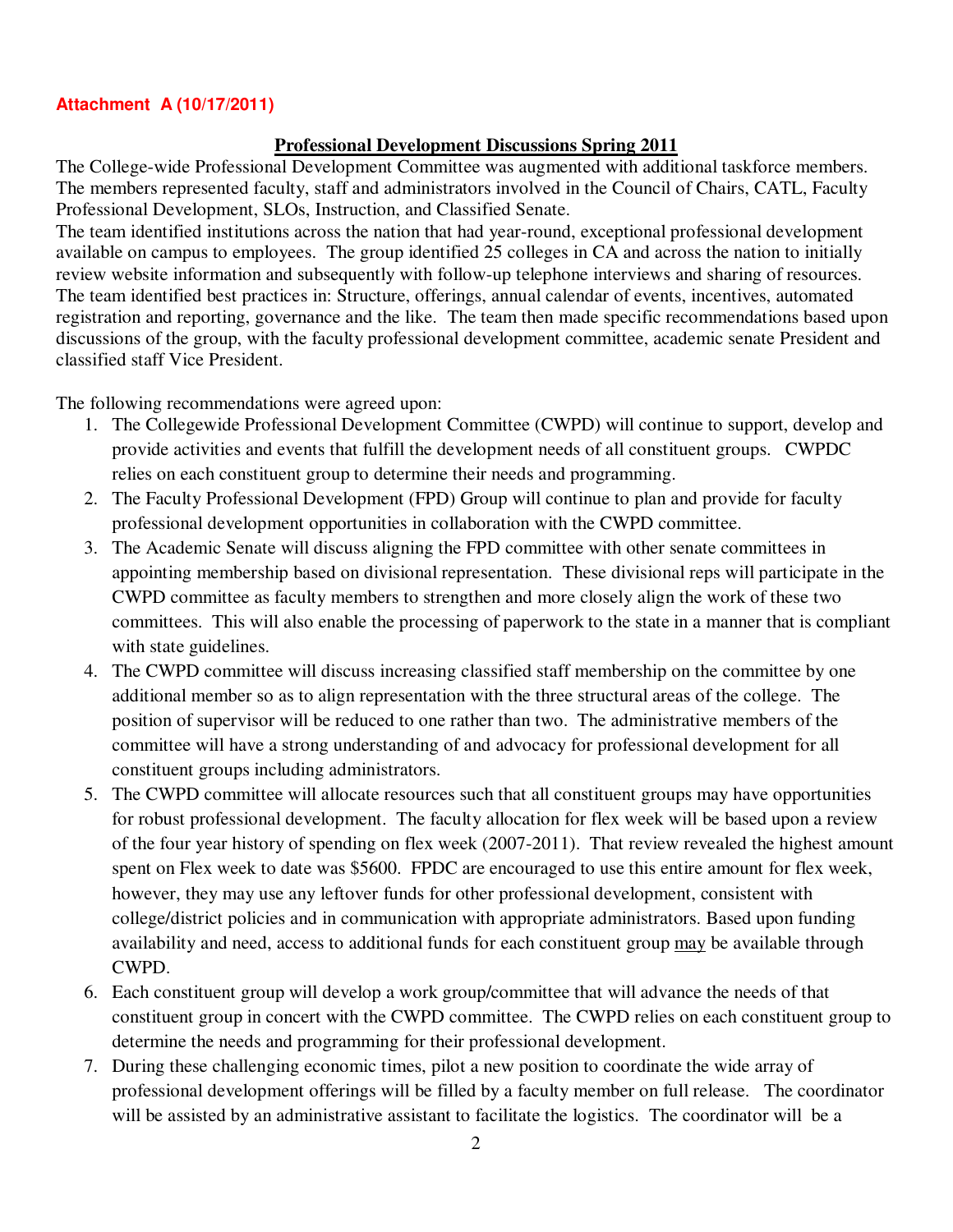faculty member on full release for the academic year and with a summer stipend to enable year-round planning and implementation.

- 8. During these difficult budget times, the current funding for release time associated with professional development and other funds will be utilized to implement the structure, above.
- 9. After a pilot period, the effectiveness of the structure and positions will be examined and improved utilizing evaluative methods and constituent feedback.
- 10. After full discussion by collegial consultation bodies, academic and classified senates, the spring will be used as a transition period with the coordinator and assistant beginning their work in spring 2012. At that time, the efforts of CATL will be carried out through the new structure and professional development will be governed collaboratively by CWPD, FPD and work groups focused on providing exceptional professional development at GC year-round for all employees.